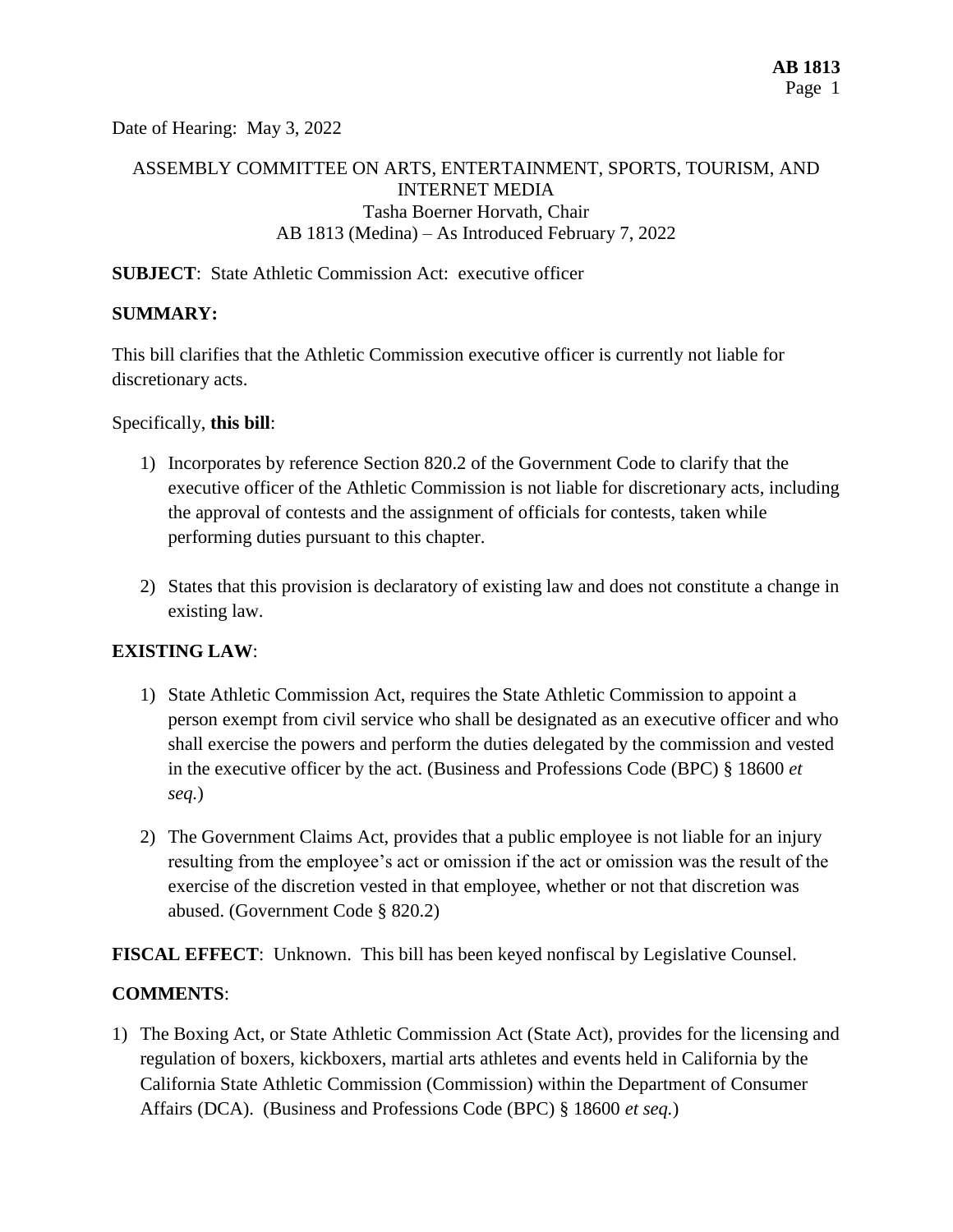- 2) Until January 1, 2020, establishes the Commission, comprised of seven members, five members appointed by the Governor and subject to confirmation by the Senate Committee on Rules confirmation, one member appointed by the Senate Committee on Rules and one member appointed by the Speaker of the Assembly. Specifies that efforts should be made to ensure at least four members have experience in either medicine as a licensed physician or surgeon specializing in neurology, neurosurgery, head trauma or sports medicine, financial management, public safety, and the sports regulated by the Commission. Renders the Commission subject to review by the appropriate policy committees of the Legislature. Authorizes the Commission to appoint a person exempt from civil service as Executive Officer (EO). (BPC §§ 18602 and 18613)
- 3) Provides the Commission with sole direction, management, control of, and jurisdiction over all professional and amateur boxing, professional and amateur kickboxing, all forms and combinations of forms of full contact martial arts contests, including mixed martial arts, and matches or exhibitions conducted, held, or given within this state. Provides that no event shall take place without the prior approval of the Commission and that no person shall engage in the promotion of, or participate in, a boxing or martial arts contest, match, or exhibition without a license, and except in accordance with the State Act. (BPC § 18640)
- 4) The Executive Officer (EO) of the Commission makes discretionary decisions, such as approving bouts and assignment of officials, that have been ruled by a court to be within the immunities provided by Government Code 820.2, which states that a public employee is not liable for an injury resulting from their act or omission where the act or omission was the result of the exercise of the discretion vested in them, whether or not such discretion be abused.
- 5) The selection of officials is one of the most important duties of an EO because it involves making decisions that directly impact the health and safety of athletes engaged in a lifethreatening sport. The EO is vested with sole discretion to select boxing officials for every boxing match and most notably, world championship fights, not for the advancement of a commercial or economic interest on behalf of the Commission or its licensees, rather for the health and safety of the athletes. Without the clarification in the legislation, clearly stated in Business and Professions Code Section 18613, plaintiffs may be under the misapprehension that EO's are liable for discretionary acts, including the approval of contests and the assignment of officials for contests.
- 6) This bill clarifies that Government Code 820.2 applies to the EO of the Commission, specifically clarifying that the assignment of referees to boxing bouts is not considered a "ministerial act" and is clearly an act of discretion.
- 7) *Conflict with SB 1443 Roth.* This bill would amend the same code section as SB 1443 Roth, which seeks to extend the sunset review process for this Commission from 2024 to 2025.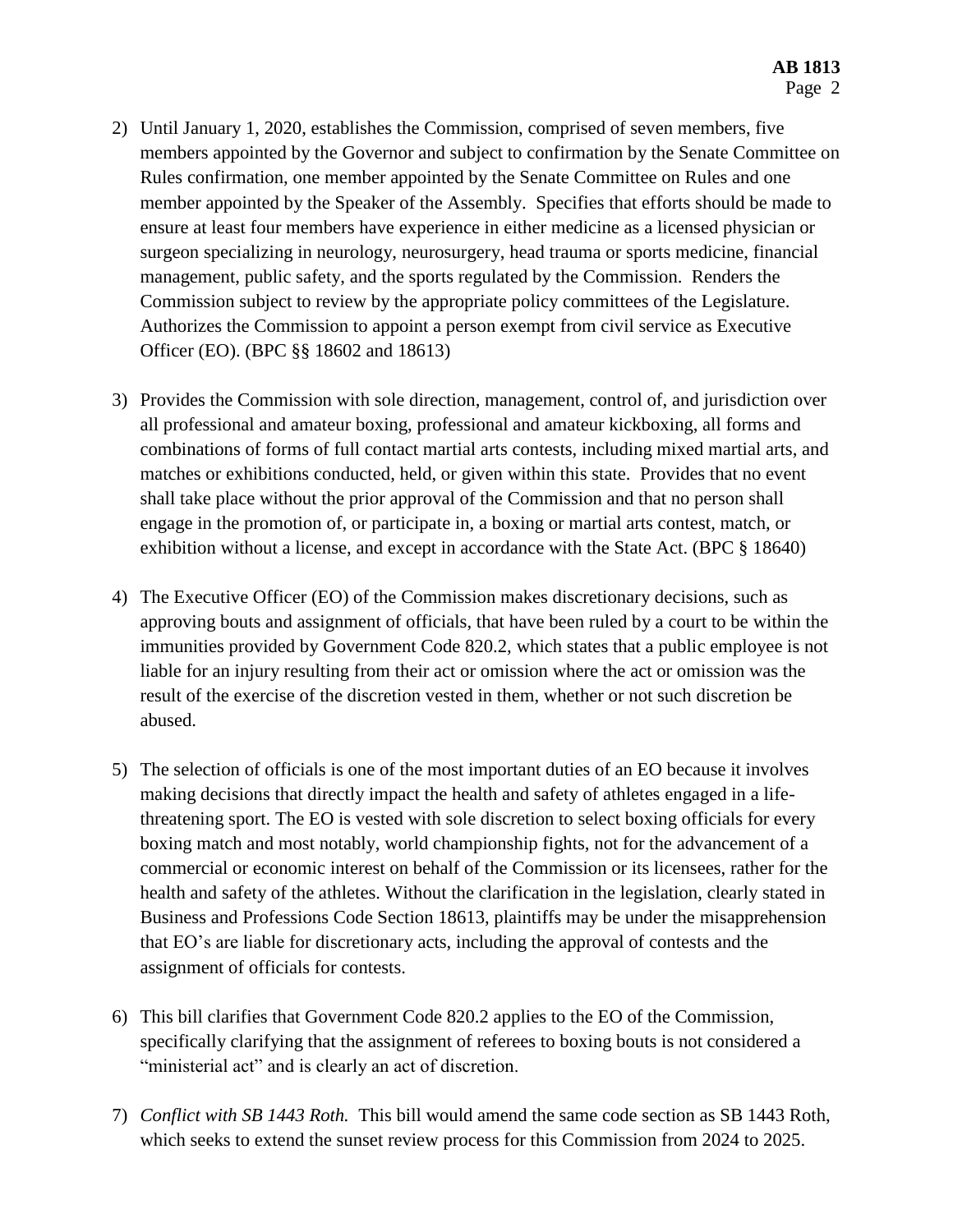The author of AB 1813 has committed to work with the author of SB 1443 to resolve this conflict should both bills be chaptered.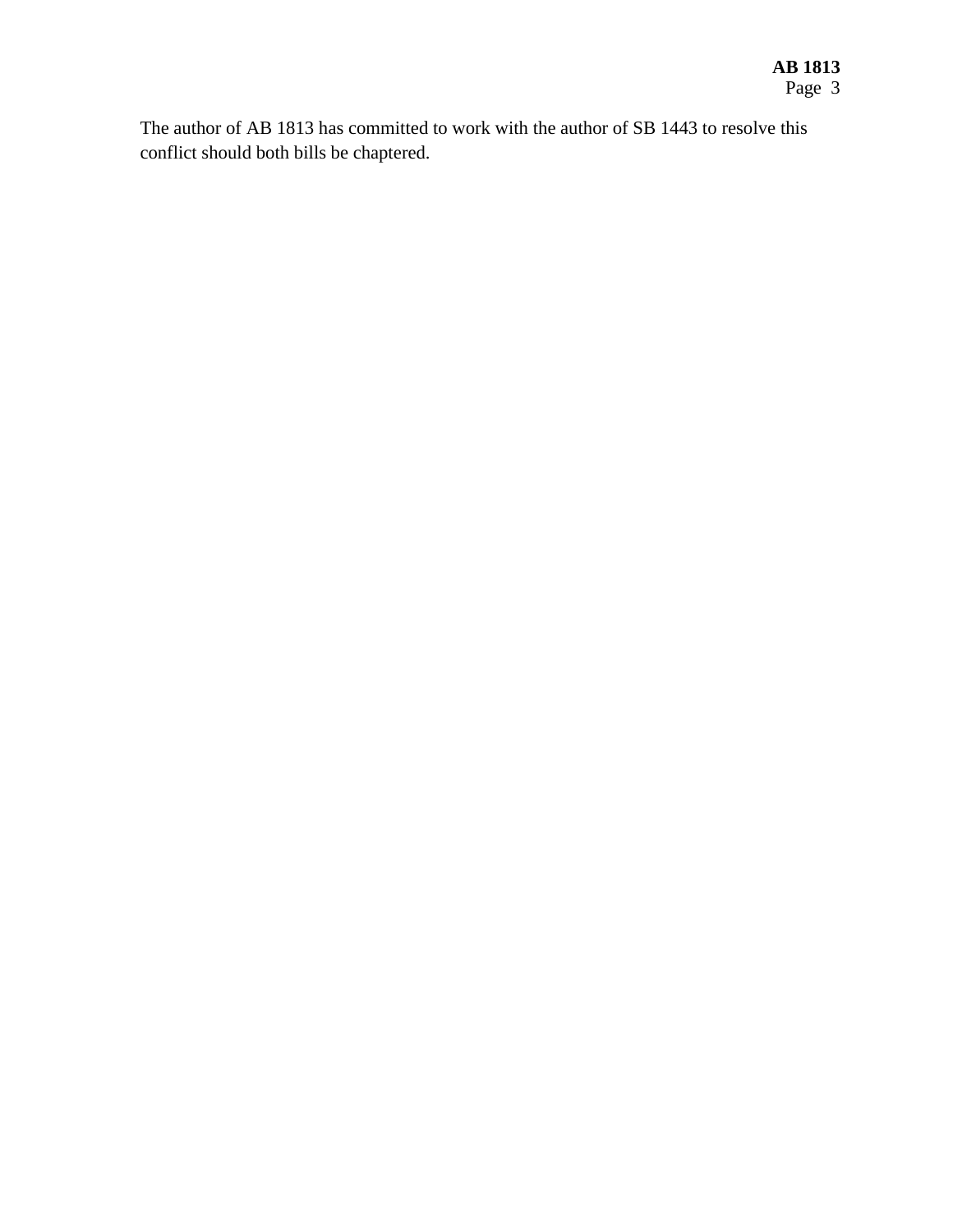## **Arguments in Support**

#### *Author's statement:*

AB 1813 will promote the safety of athletes by recognizing that qualified athletes are competing with competent officials officiating those matches. Furthermore, this bill will keep the focus of the Commission to its assigned functions, rather than fighting potentially superfluous litigation as it relates to the acts of discretionary decisions made by the Executive Officer."

# *Association of Boxing Commissions writes in support:*

The Association of Boxing Commissions is a 501c3 non-profit organization which is cited numerous times in the Federal Professional Boxing Act of 1996 and the subsequent amendment, the Muhammad Ali Boxing Reform Act.

California's AB-1813 is a creditable clarifying statue (sic). The performance appraisal of a Commission and its Executive Officer can largely be measured by how well the fighters are being protected, matched, and officiated. Bill AB 1813, states clearly that the Executive Officer can make bout approvals and official assignments without fear of judicial proceedings from promoters, sanctioning bodies, or disgruntled officials. To my knowledge, every Commission in the country has this safeguard. The state of California, and this bill simply clarifies that existing state law. The Association of Boxing Commissions enthusiastically supports this clarification.

# **Arguments in Opposition**

None on file.

- 1) *Double Referral*. Should this bill pass out this committee, it will be re-referred to the Assembly Committee on Judiciary.
- 2) *Prior and related legislation*.
	- a) AB 1523 (Business and Professions Committee), Chapter 464, Section 1, Statute of 2019, Extended the operation of the California State Athletic Commission until January 1, 2024.
	- b) SB 439 (Hill), Chapter 316, Statutes of 2015, extended the operation of the California State Athletic Commission (Commission) until January 1, 2020, and makes changes to the laws governing the Commission's operations and the Commission's oversight of professional and amateur combat sports, as specified, held or given in California.
	- c) SB 309 (Lieu), Chapter 370, Statutes of 2013, extended the operation of the California State Athletic Commission until 2016.
	- d) AB 1186 (Bonilla), Chapter 506, Statutes of 2013, clarified that the California State Athletic Commission is authorized to regulate all forms of full contact martial arts contests involving participants 18 years of age or younger, including all forms and